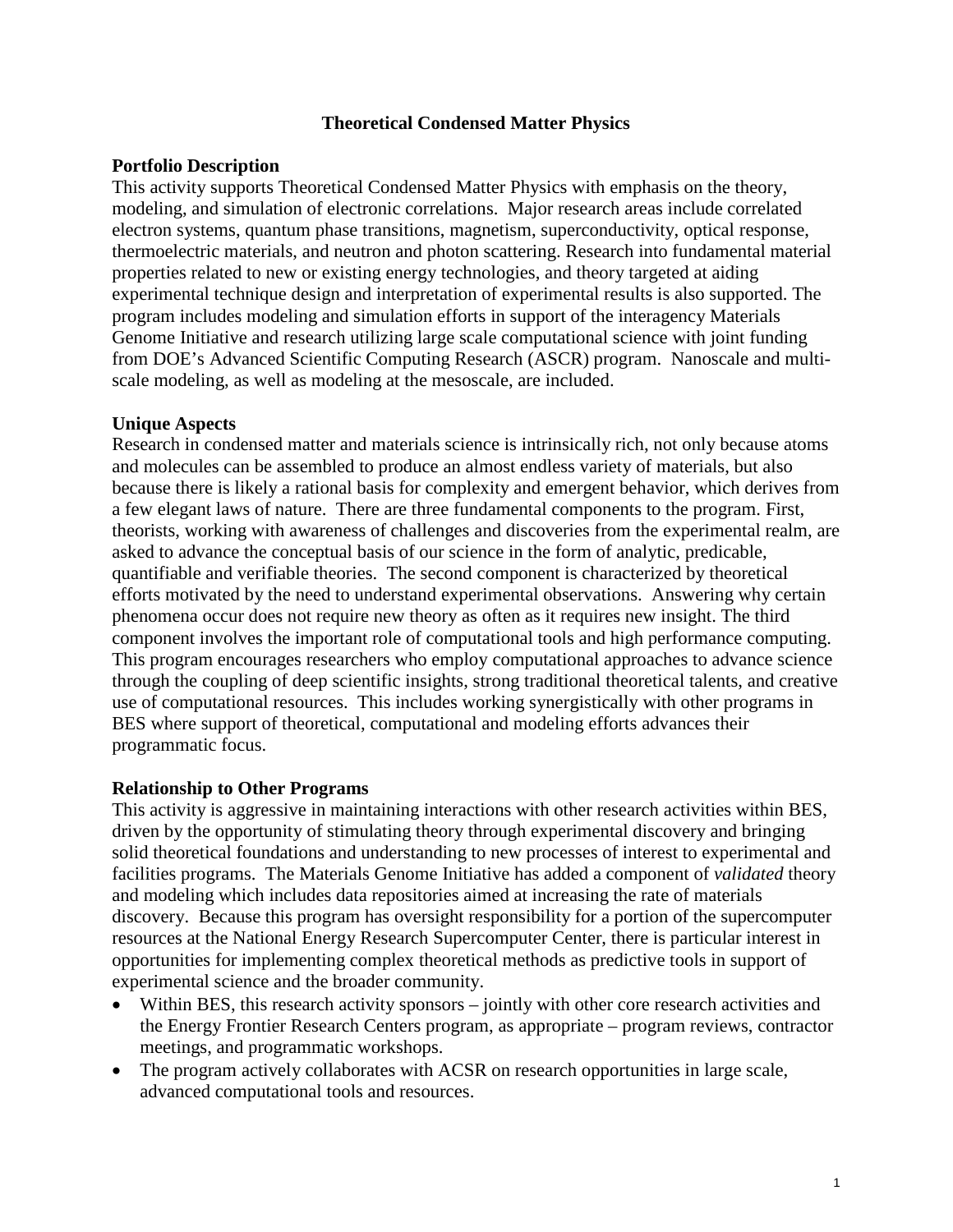- The BES commitment to advancing the frontiers of basic research is present in programmatic interactions with other DOE programs such as the Office of Energy Efficiency and Renewable Energy.
- Nanoscience-related projects are coordinated with the Nanoscience Research Center activities and reviews in the BES Scientific User Facilities Division. BES further coordinates nanoscience activities with other federal agencies through the National Science and Technology Council (NSTC) Nanoscale Science, Engineering, and Technology subcommittee, which leads the National Nanotechnology Initiative.
- Predictive materials sciences activities and the associated theory, modeling, characterization and synthesis research are coordinated with other federal agencies through the NSTC Subcommittee on the Materials Genome Initiative.
- Active interactions with the National Science Foundation through workshops, joint support of National Academy studies in relevant areas, and communication about research activities.

# **Significant Accomplishments**

The program has history of theoretical and computational advances which have contributed to the broad understanding of condensed matter physics. Examples are the so-called GW method which provided a first principles theory of the bandgap of semiconductors such as silicon, the prediction of topological insulators, the theory and design of photonic band gap materials, the development of software to predict x-ray absorption in materials and its use to obtain atomic geometry, the understanding of the critical role of vortices in superconductors, the prediction of the intensity optical absorption in semiconducting nanoparticles, and for advances in dynamical mean field theory, a widely used method for treating correlated electron materials, and its use to understand neutron scattering in actinides. Recent accomplishments include:

- Development of an accurate computational approach to the theory of excitons in semiconductors;
- A new strategy for increasing the magnetic field from superconducting magnets through vortex pinning; and
- Better understanding of the role of quantum phase transitions in high temperature superconductivity.

# **Mission Relevance**

This activity provides the fundamental knowledge for predicting the reliability and lifetime of energy use and conversion approaches and develops opportunities for next generation energy technology. Specific examples include inverse design of compound semiconductors for unprecedented solar photovoltaic conversion efficiency, solid-state approaches to improving capacity and kinetics of hydrogen storage, and ion transport mechanisms for fuel cell applications.

# **Scientific Challenges**

Many fundamental aspects of condensed matter and materials science are far from being understood. Beyond high temperature superconductivity, there are continuing discoveries of complex phase behavior of correlated electronic materials, and even more remains to be discovered related to their dynamics and nonequilibrium processes. Similarly, complex materials, whether hard, soft or in the growing wealth of metamaterials, offer many opportunities for study of complex systems and emergent behavior.